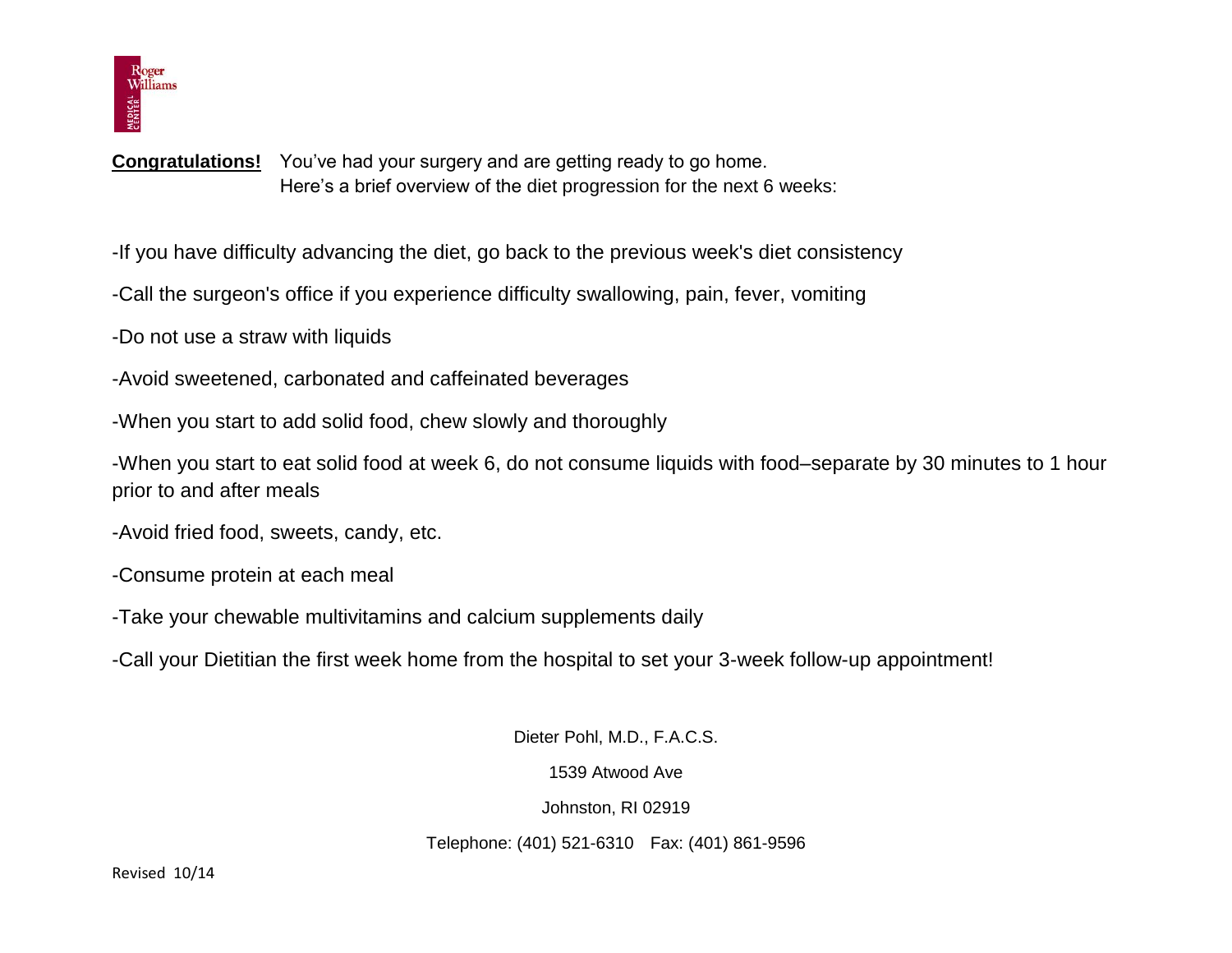

# **Meal Options: Week 1 Post Op Bypass/ Lap Band Surgery Full Liquids Nonfat Remember to sip liquids throughout the day** *It may take 1 hour to consume 8 oz. Do not use a straw*

| <b>Meal</b>       | Day 1         | Day 2         | Day $3$       | Day 4         | Day 5         | Day 6         | Day 7         |
|-------------------|---------------|---------------|---------------|---------------|---------------|---------------|---------------|
| <b>Breakfast:</b> | Protein shake | Protein shake | Protein shake | Protein shake | Protein shake | Protein shake | Protein shake |
|                   |               |               |               |               |               |               |               |
| Lunch:            | Protein shake | Protein shake | Protein shake | Protein shake | Protein shake | Protein shake | Protein shake |
|                   |               |               |               |               |               |               |               |
| Supper:           | Protein shake | Protein shake | Protein shake | Protein shake | Protein shake | Protein shake | Protein shake |
|                   |               |               |               |               |               |               |               |

Approximate protein: 45-60 grams/day

Additional Fluids: Water, Herbal Tea, Decaf coffee, 1 cup regular coffee, Crystal Light, Fruit 2O, Diet Jell-O, chicken broth, beef broth, sugar free popsicles (not more than 2)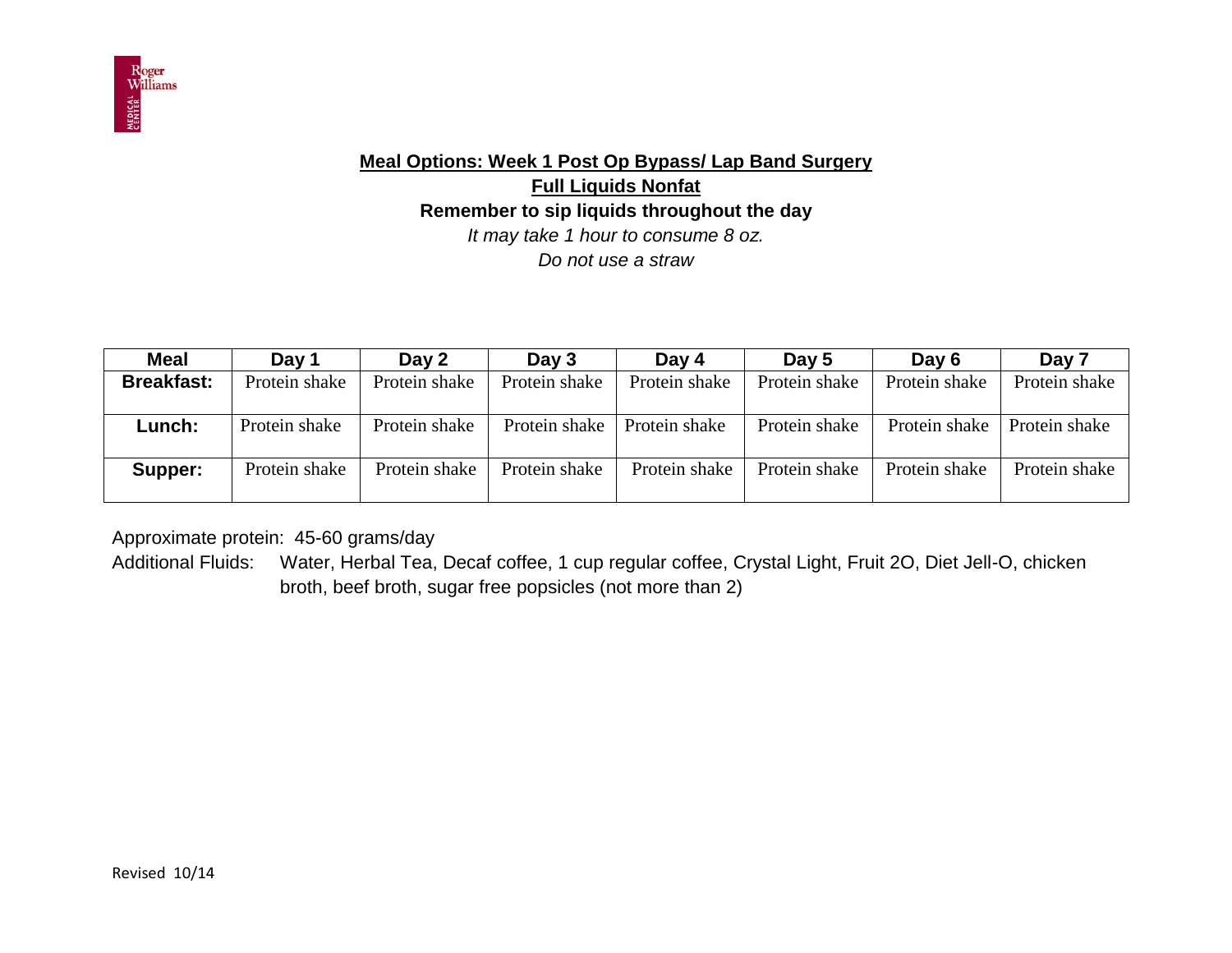

## **Meal Options: Week 2 Post Op Bypass/ Lap Band Surgery Full Liquid-Puree Consistency**

*\*\*Sip on 2 Protein shakes throughout the day\*\**

|                   | Day 1                               | Day 2                                          | Day 3                               | Day 4                               | Day 5                                          | Day 6                               | Day 7                               |
|-------------------|-------------------------------------|------------------------------------------------|-------------------------------------|-------------------------------------|------------------------------------------------|-------------------------------------|-------------------------------------|
| <b>Breakfast:</b> | $\frac{1}{2}$ cup yogurt            | $\frac{1}{2}$ cup<br>scrambled egg             | $\frac{1}{2}$ cup cottage<br>cheese | $\frac{1}{2}$ cup yogurt            | $\frac{1}{2}$ cup<br>scrambled<br>eggs         | $\frac{1}{2}$ cup cottage<br>cheese | $\frac{1}{2}$ cup yogurt            |
| Lunch:            | $\frac{1}{2}$ cup cottage<br>cheese | $\frac{1}{2}$ cup yogurt                       | cup pureed<br>soup                  | $\frac{1}{2}$ cup cottage<br>cheese | cup pureed<br>soup                             | $\frac{1}{2}$ cup yogurt            | $\frac{1}{2}$ cup cottage<br>cheese |
| Supper:           | cup pureed<br>soup                  | $\frac{1}{2}$ cup no<br>added sugar<br>pudding | $\frac{1}{2}$ cup yogurt            | 1 cup pureed<br>soup                | $\frac{1}{2}$ cup no<br>added sugar<br>pudding | $\frac{1}{2}$ cup<br>scrambled egg  | cup pureed<br>soup                  |

Note: Pureed soup- pureed bean soup or strained cream soup Scramble egg in milk- soft consistency

Approximate protein: 60 grams/day (Includes 2 Protein shakes)

Additional Liquids: Water, Herbal Tea, Decaf coffee, 1 cup regular coffee, Crystal Light. Fruit 2 O, Diet Jell-O, Sugar free popsicles, Chicken broth, Beef broth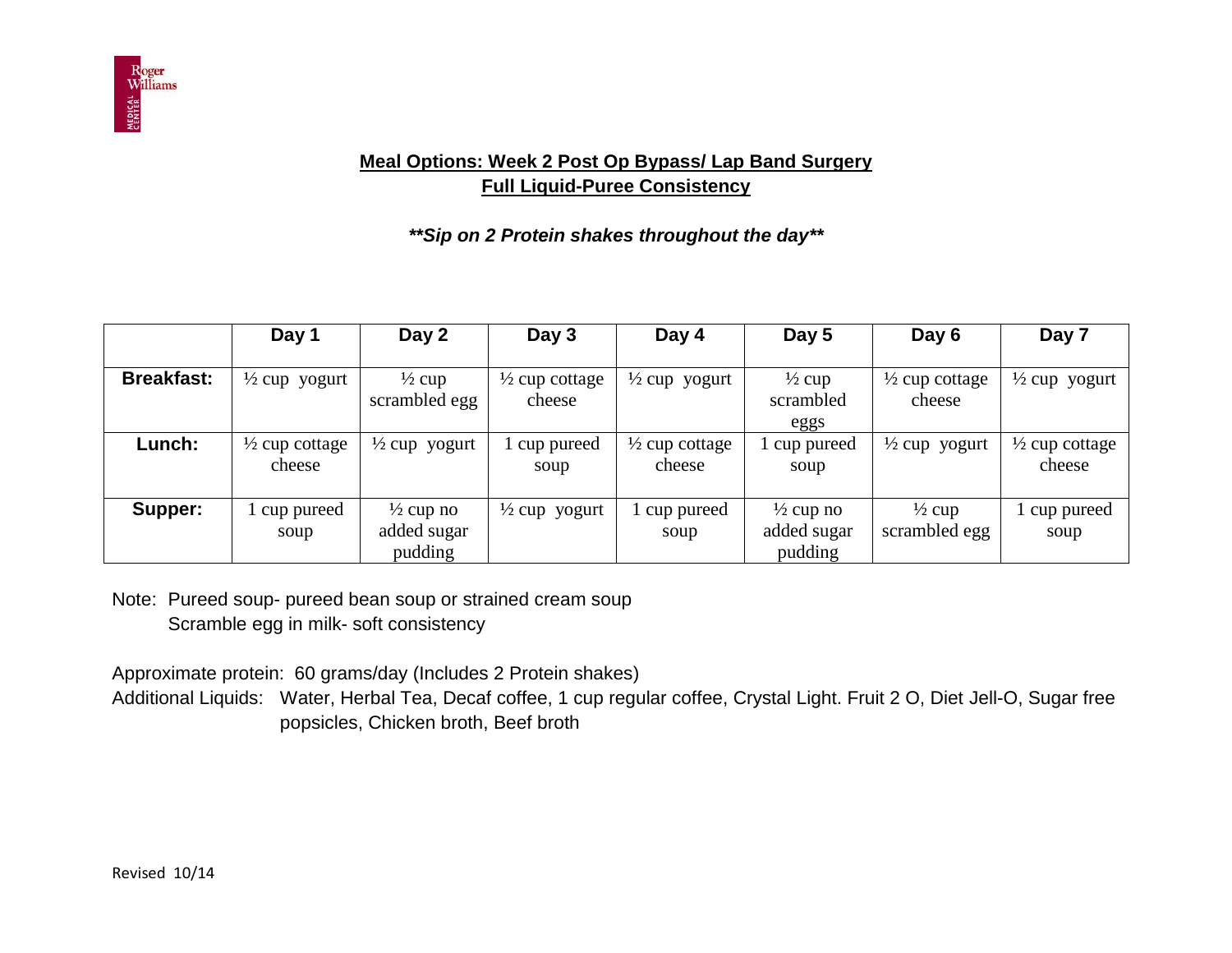

### **Meal Options: Week 3 Post Op Bypass/ Lap Band Surgery Puree Consistency**

#### *\*\*2 Protein Shakes daily- Sip throughout the day***\*\***

| <b>Meal</b>       | Day 1                    | Day 2                    | Day 3                     | Day 4                     | Day 5                    | Day 6                    | Day 7                    |
|-------------------|--------------------------|--------------------------|---------------------------|---------------------------|--------------------------|--------------------------|--------------------------|
| <b>Breakfast:</b> | $\frac{1}{2}$ cup cream  | $\frac{1}{2}$ cup        | $\frac{1}{2}$ cup cream   | $\frac{1}{2}$ cup cottage | $\frac{1}{2}$ cup        | $\frac{1}{2}$ cup cream  | $\frac{1}{2}$ cup        |
|                   | of wheat                 | scrambled egg            | of rice with              | cheese                    | scrambled egg            | of wheat                 | scrambled egg            |
|                   |                          |                          | protein                   | $\frac{1}{2}$ cup pureed  |                          |                          |                          |
|                   |                          |                          |                           | fruit                     |                          |                          |                          |
| Lunch:            | $\frac{1}{4}$ cup pureed | cup pureed               | $\frac{1}{4}$ cup cottage | $\frac{1}{4}$ cup pureed  | 1 cup pureed             | $\frac{1}{2}$ cup mashed | $\frac{1}{2}$ cup yogurt |
|                   | meat                     | soup                     | cheese                    | meat                      | soup                     | tuna                     |                          |
|                   | $\frac{1}{4}$ cup mashed |                          | $\frac{1}{4}$ cup pureed  | $\frac{1}{4}$ cup pureed  |                          | $\frac{1}{4}$ cup No     |                          |
|                   | potato                   |                          | fruit                     | vegetables                |                          | added sugar              |                          |
|                   |                          |                          |                           |                           |                          | pudding                  |                          |
| Supper:           | 1 cup pureed             | $\frac{1}{4}$ cup pureed | $\frac{1}{4}$ cup         | $\frac{1}{2}$ cup puree   | $\frac{1}{4}$ cup pureed | $\frac{1}{2}$ cup pureed | $\frac{1}{4}$ cup pureed |
|                   | soup                     | meat                     | scrambled egg             | soup                      | meat                     | soup                     | meat                     |
|                   |                          | $\frac{1}{4}$ cup pureed | $\frac{1}{4}$ cup pureed  | $\frac{1}{2}$ cup No      | $\frac{1}{4}$ cup mashed | $\frac{1}{2}$ cup No     | $\frac{1}{4}$ cup pureed |
|                   |                          | vegetables               | vegetables                | added sugar               | potato                   | added sugar              | vegetables               |
|                   |                          |                          |                           | pudding                   |                          | pudding                  |                          |

Note: Make Cream of Wheat with milk- Suggest Cream of Wheat with added Protein, Greek Yogurt is higher in protein Do not use instant mashed potatoes

Pureed soup- puree bean soup or strained cream soup

Homemade pureed meat- blend with fat-free gravy, marinara sauce or broth

Approximate protein: 60 grams/day (Includes 2 Protein shakes) Additional Liquids: Same as previous week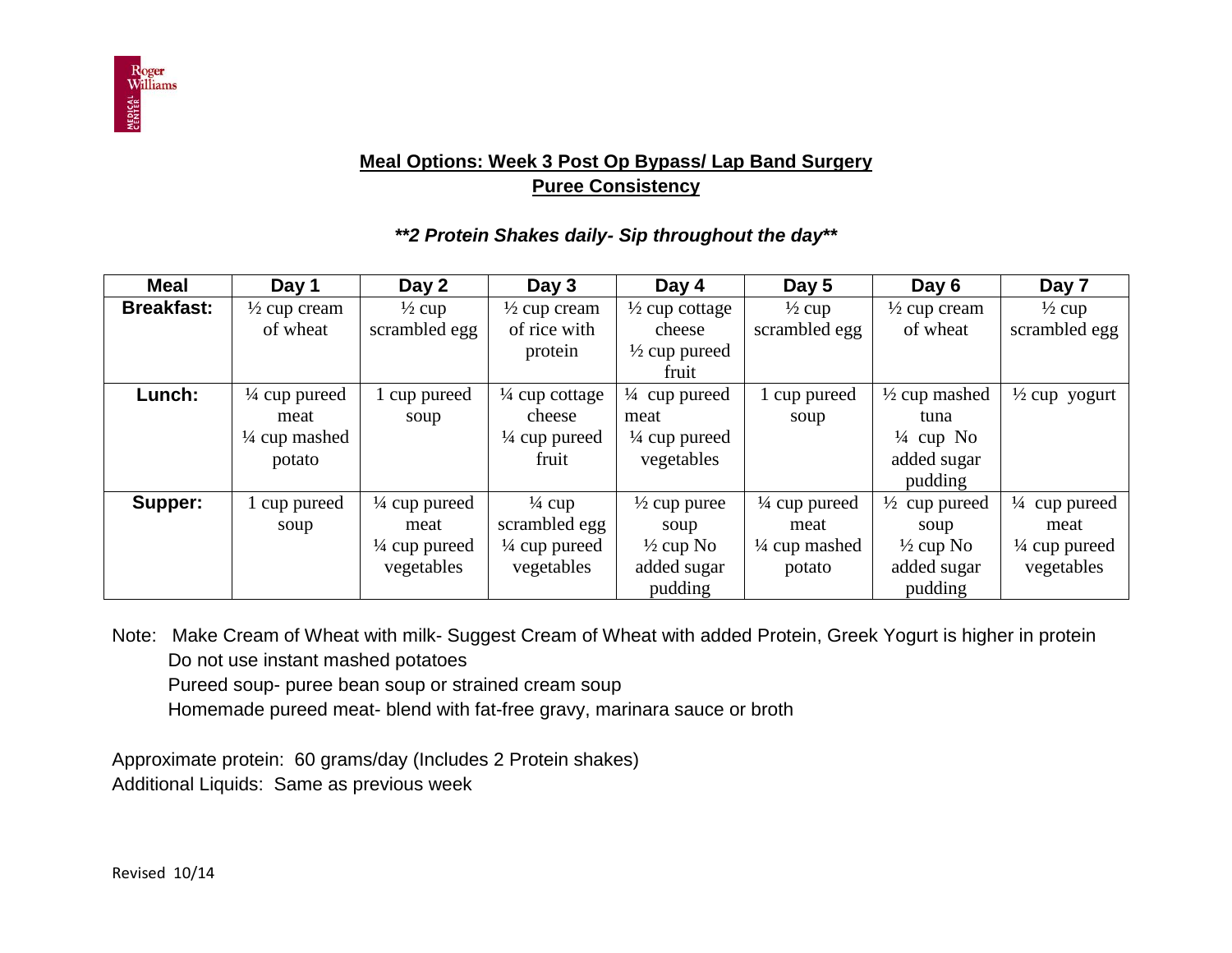

### **Meal Options: Week 4-5 Post Op Bypass/ Lap Band Surgery Soft, Ground, Moist**

| <b>Meal</b>       | Day 1                     | Day 2                    | Day 3                     | Day 4                     | Day 5                     | Day 6                  | Day 7                 |
|-------------------|---------------------------|--------------------------|---------------------------|---------------------------|---------------------------|------------------------|-----------------------|
| <b>Breakfast:</b> | $\frac{1}{2}$ cup         | $\frac{1}{2}$ cup Dry    | $\frac{1}{2}$ cup oatmeal | $\frac{1}{2}$ cup Dry     | $\frac{1}{2}$ cup         | $\frac{1}{2}$ cup Dry  | poached egg           |
|                   | scrambled egg             | Cereal                   |                           | Cereal                    | scrambled egg             | Cereal                 | slice toast           |
|                   | 1 slice toast             | 4 oz milk                |                           | 4 oz milk                 | 1 slice toast             | 4 oz milk              |                       |
| Lunch:            | $\frac{1}{2}$ cup tuna    | $\frac{1}{2}$ cup bean   | $\frac{1}{2}$ cup ham     | $\frac{1}{2}$ cup cottage | $\frac{1}{2}$ cup chicken | $\frac{1}{2}$ cup egg  | $\frac{1}{2}$ cup cup |
|                   | salad                     | soup                     | salad                     | cheese                    | soup                      | salad                  | bean soup             |
|                   | 1 slice toast             | 6 crackers               | l slice toast             | $\frac{1}{2}$ cup lite    | $\frac{1}{2}$ cup lite    | $\frac{1}{2}$ cup lite |                       |
|                   |                           | <b>Banana</b>            |                           | canned fruit              | canned fruit              | canned fruit           | $\frac{1}{2}$ cup No  |
|                   |                           |                          |                           |                           |                           |                        | added sugar           |
|                   |                           |                          |                           |                           |                           |                        | pudding               |
| Supper:           | 3 oz fish                 | 3 oz ground              | garden burger             | 3 oz ground               | 3 oz salmon               | 2 egg omelet           | 3 oz ground           |
|                   | $\frac{1}{2}$ cup carrots | beef                     | $\frac{1}{4}$ cup         | chicken                   | $\frac{1}{4}$ cup         | 1 slice toast          | turkey                |
|                   |                           | $\frac{1}{4}$ cup mashed | zucchini                  | fat free gravy            | mashed                    |                        | fat free gravy        |
|                   |                           | potato                   |                           | $\frac{1}{4}$ cup green   | potatoes                  |                        | $\frac{1}{4}$ cup     |
|                   |                           | fat free gravy           |                           | beans                     |                           |                        | butternut             |
|                   |                           |                          |                           |                           |                           |                        | squash                |

Note: Use low fat mayonnaise for meat salads

Cereals with added protein: Quaker Weight Control Oatmeal with protein, Special K with protein, Kashi Go Lean,

Cream of wheat with protein

Use fat free butter spray or No Added Sugar Jelly for toast

Add protein drink if not getting 60 grams of protein

Approximate protein: 60 grams/day

Additional Liquids: same as previous week

### **\*Total amount of food should not exceed 1 cup at each meal**

Revised 10/14